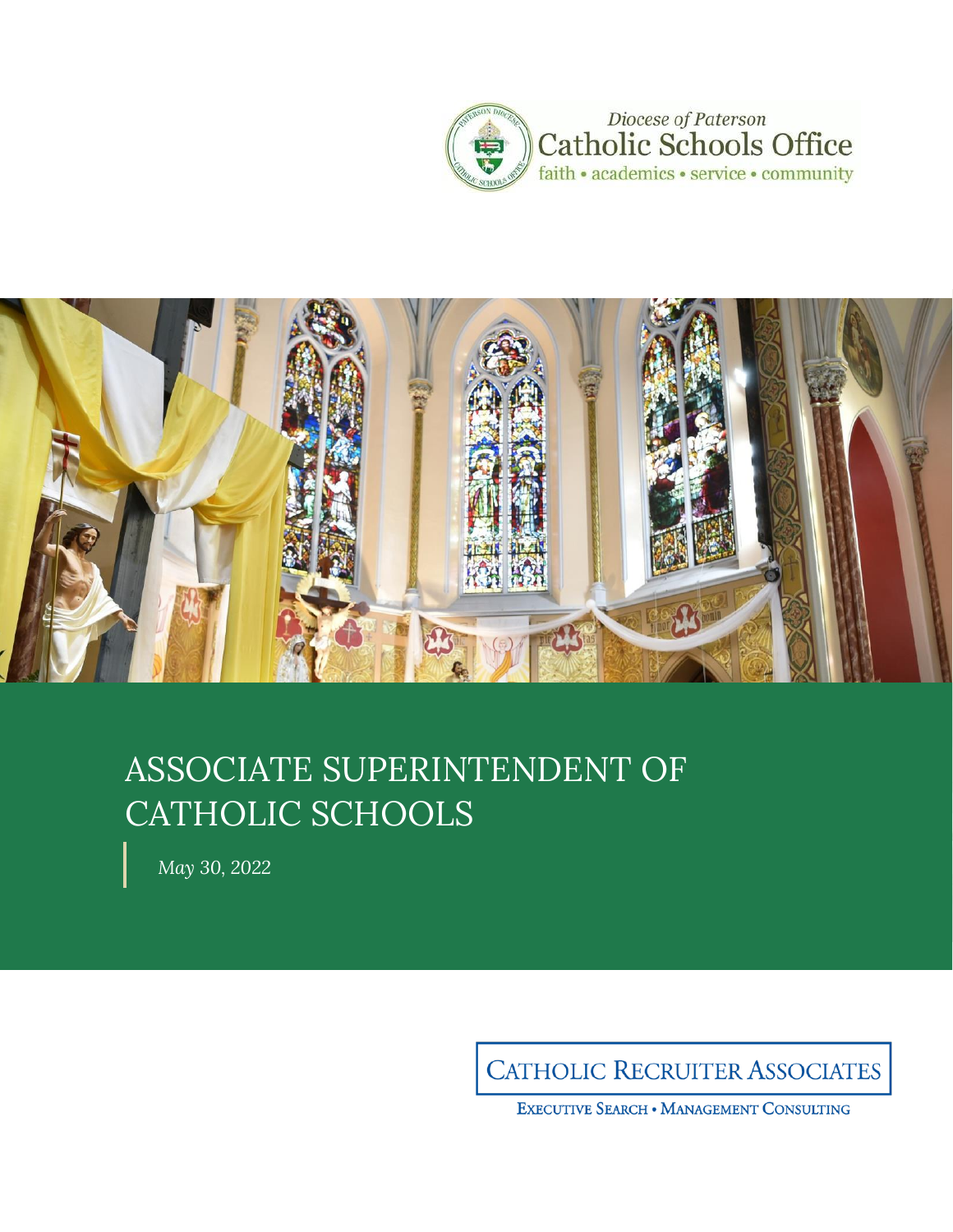

## BACKGROUND

[The Roman Catholic Diocese of Paterson](https://patersondiocese.org/) in New Jersey is led by [Bishop Kevin J. Sweeney.](https://rcdop.org/bishop-kevin-sweeney) On April 15, 2020, Pope Francis named Father Kevin J. Sweeney, a Brooklyn diocesan priest, as eighth Bishop of Paterson. Today the Paterson Diocese counts some 430,000 Catholics in a rich tapestry of 108 parishes where Mass is offered every Sunday in fourteen different languages and five of the Church's Eastern Rites. The diocese counts some 280 diocesan priests, 95 religious priests, and 581 religious women.

Catholic schools are a vital part of the evangelization and discipleship of our diocese. A complete overview of our 18 Catholic schools and the over 5600 students can be found: [here.](https://d2y1pz2y630308.cloudfront.net/11422/documents/2020/8/19-20%20Annual%20Report%20%205-1.pdf) High academic outcomes, Catholic identity and every effort to provide affordable tuition is our goal in the Paterson diocese.

**Position:** Associate Superintendent of Catholic schools **Reports To:** Superintendent of Catholic schools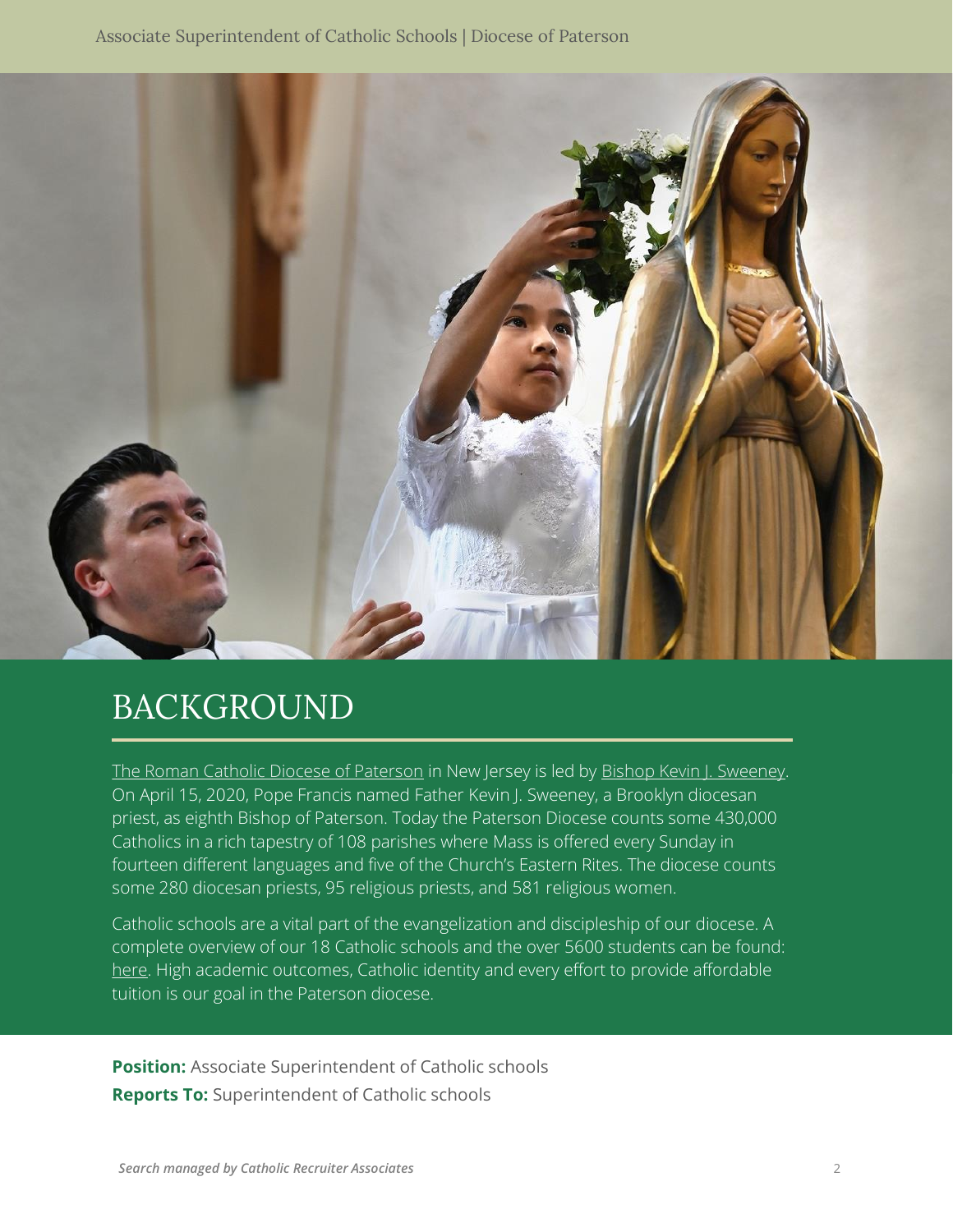## Duties and Responsibilities

This position is responsible for:

#### Curriculum & Instruction

- Diocesan Teacher Professional Development
- Coordination of Testing Administration
- Curricular Revisions

#### Academic Programs

- STEM
- Early Childhood Programs
- Classics Program
- eDay/Remote Instruction

#### Compliance

- School Visits
- Principal Evaluations
- Catechetical Certification
- State Requirements for Teacher Certification

#### Personnel

- Elementary Principal Searches
- New Principal Mentors and Leadership Program
- New Teacher Orientation
- Policies Concerning Elementary School Personnel
- Cognia Reaccreditation

#### School Budget Planning and Review

#### Marketing

- Annual Report
- CSO Website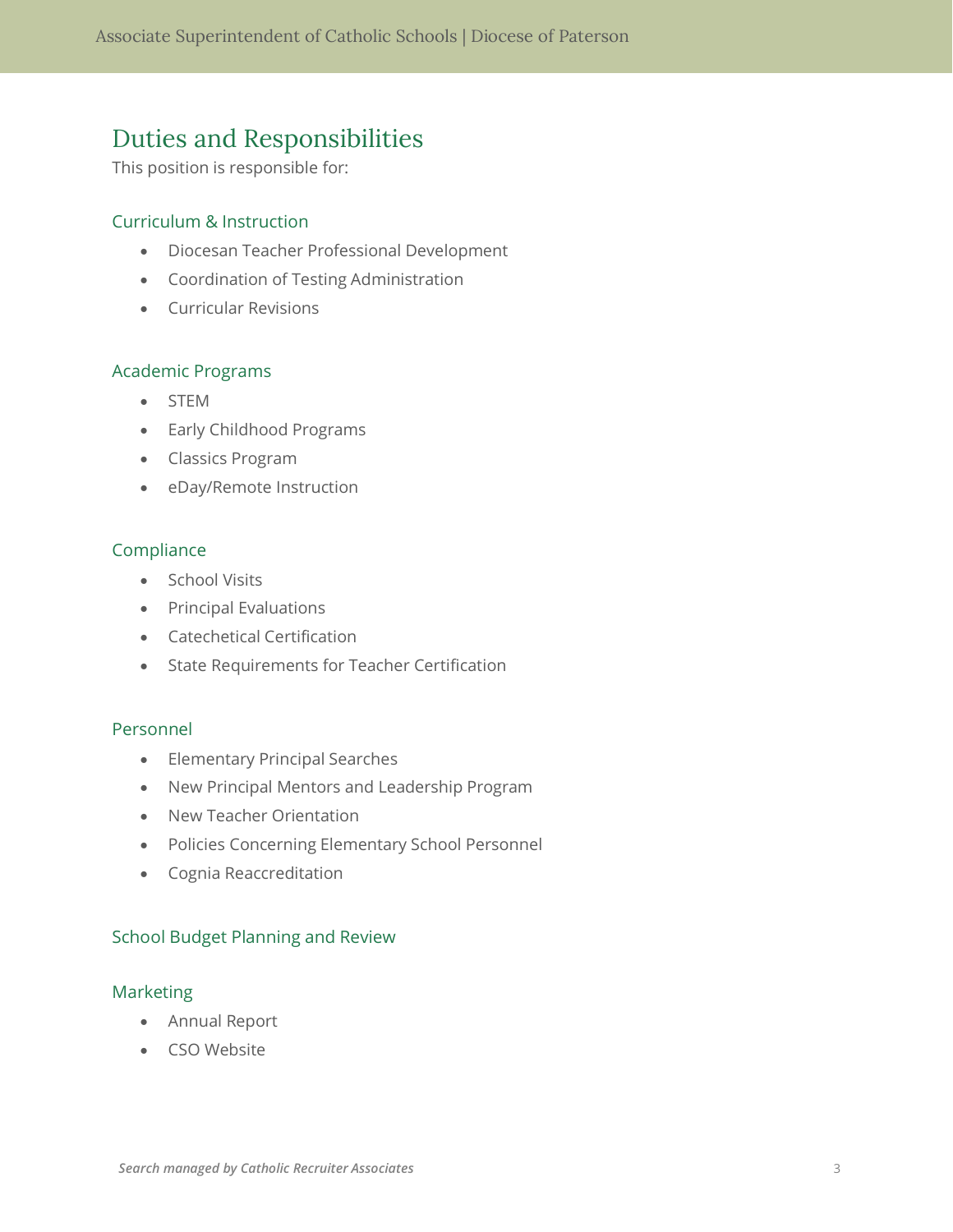#### Special Projects

### Essential Job Functions

- To serve as the Catholic Schools Office resource person for Federal and State funded programs and services.
- To provide oversight and administrative support for the Cognia accreditation process and to serve as the liaison between schools and Cognia.
- To provide data analysis: oversight and administrative support for all standardized testing, to prepare and provide appropriate reports, and to provide professional development using post-test results about the improvement of instruction.
- To administer the elementary school teachers' religious education certification program.
- To collaborate at the direction of the superintendent in conducting principal evaluations.
- To collaborate at the direction of the superintendent in facilitating principal searches to fill principal openings.
- To oversee the mentoring programs for new principals.
- To oversee the implementation of new academic programs for selected elementary schools.
- To provide administrative oversight for schools in the Diocese, and to make formal visits each year to all elementary schools to assess progress and to work with the principals of these schools to ensure the Catholic character, the quality of programs, the financial viability, and the long-range continuity of these schools in adherence with the National Standards and Benchmarks for Effective Catholic Elementary and Secondary Schools.
- To ensure adherence to Federal, State, and Diocesan policies and procedures including the safety and security of staff and students.
- To serve on committees and to work on special projects as assigned by the superintendent.
- To collaborate with the staff of the Catholic Schools Office in ongoing planning and programming for Catholic school education in the Diocese of Paterson.

## Education, Experience, & Skills

- A practicing Roman Catholic in good standing with the Church.
- A Master's degree, preferably in educational administration. Doctorate preferred.
- A minimum of five years of experience as a principal, preferably in Catholic Schools.
- Hold New Jersey principal certification.
- Have leadership ability as evidenced by performance in previous educational assignments.